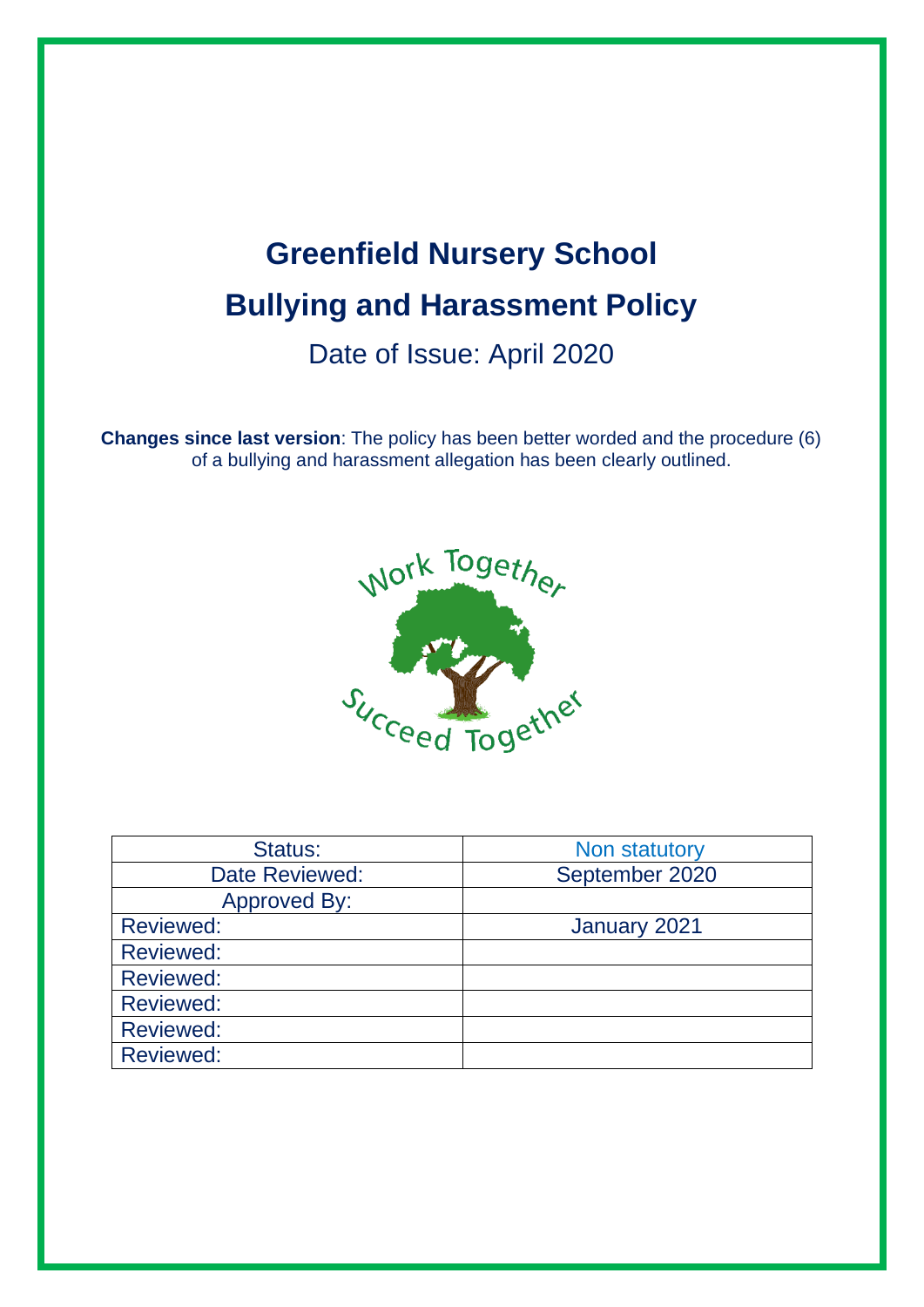# **Contents**

| 1 <sub>1</sub> |        |  |
|----------------|--------|--|
| 2.             |        |  |
|                | 2.1.   |  |
|                | 2.2.   |  |
| 3.             |        |  |
| 4.             |        |  |
| 5.             |        |  |
| 6.             |        |  |
|                | 6.1.   |  |
|                | 6.2.   |  |
|                | 6.2.1. |  |
|                | 6.2.2. |  |
|                | 6.2.3. |  |
|                | 6.2.4. |  |
|                | 6.2.5. |  |
|                | 6.3.   |  |
|                |        |  |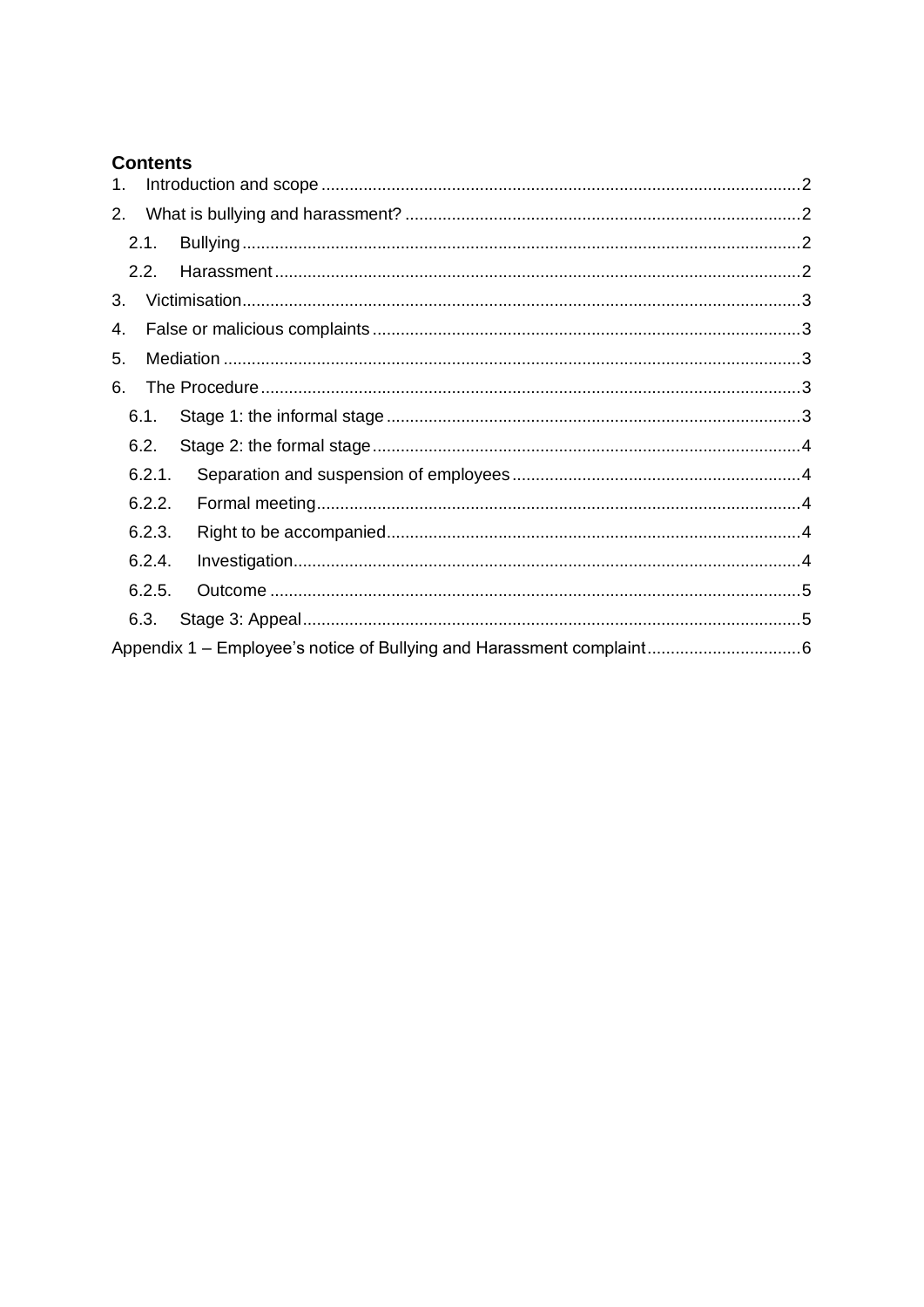# <span id="page-2-0"></span>**1. Introduction and scope**

All employees have the right to be treated with dignity and respect. Bullying and harassment are not acceptable forms of behaviour and will not be permitted or condoned. Any employee who, subject to the outcome of investigation, is found to have bullied or harassed a colleague will be dealt with under the disciplinary procedure.

This policy applies to all School staff and governors. Allegations of bullying and harassment made by visitors, consultants, suppliers and agency workers will be separately addressed through the School's complaints procedure.

The aim of this policy is to ensure that any complaint of bullying or harassment is effectively and speedily dealt with and that appropriate action is taken to ensure as far as possible that it does not occur again. It is important that the rights of both the complainant and the alleged/harasser are protected throughout the process.

This policy does not form part of any employee's contract of employment and it may be amended at any time.

# <span id="page-2-1"></span>**2. What is bullying and harassment?**

Bulling and harassment can take the form of physical, verbal and non-verbal conduct.

## <span id="page-2-2"></span>**2.1. Bullying**

Bullying is offensive, intimidating, malicious or insulting behaviour involving the misuse of power that can make a person feel vulnerable, upset, humiliated, undermined or threatened. Power does not always mean being in a position of authority, –and can include both personal strength and the power to coerce through fear or intimidation.

Bullying may include, by way of example:

- physical or psychological threats
- overbearing and intimidating levels of supervision
- inappropriate derogatory remarks about someone's performance

Legitimate, reasonable and constructive criticism of a worker's performance or behaviour, or reasonable instructions given to workers in the course of their employment, will not amount to bullying on their own.

#### <span id="page-2-3"></span>**2.2. Harassment**

Harassment is any unwanted conduct specifically related to a protected characteristic, which has the purpose or effect of violating an individual's dignity or creating an intimidating, hostile, degrading, humiliating or offensive environment for that individual.

The relevant protected characteristics are age, disability, gender reassignment, marriage and civil partnership, pregnancy and maternity, race, religion or belief, sex, and sexual orientation.

A single incident can amount to harassment. It also includes treating someone less favourably because they have submitted or refused to submit to such behaviour in the past.

Harassment may include, by way of example:

• unwanted physical conduct or 'horseplay', including touching, pinching, pushing or grabbing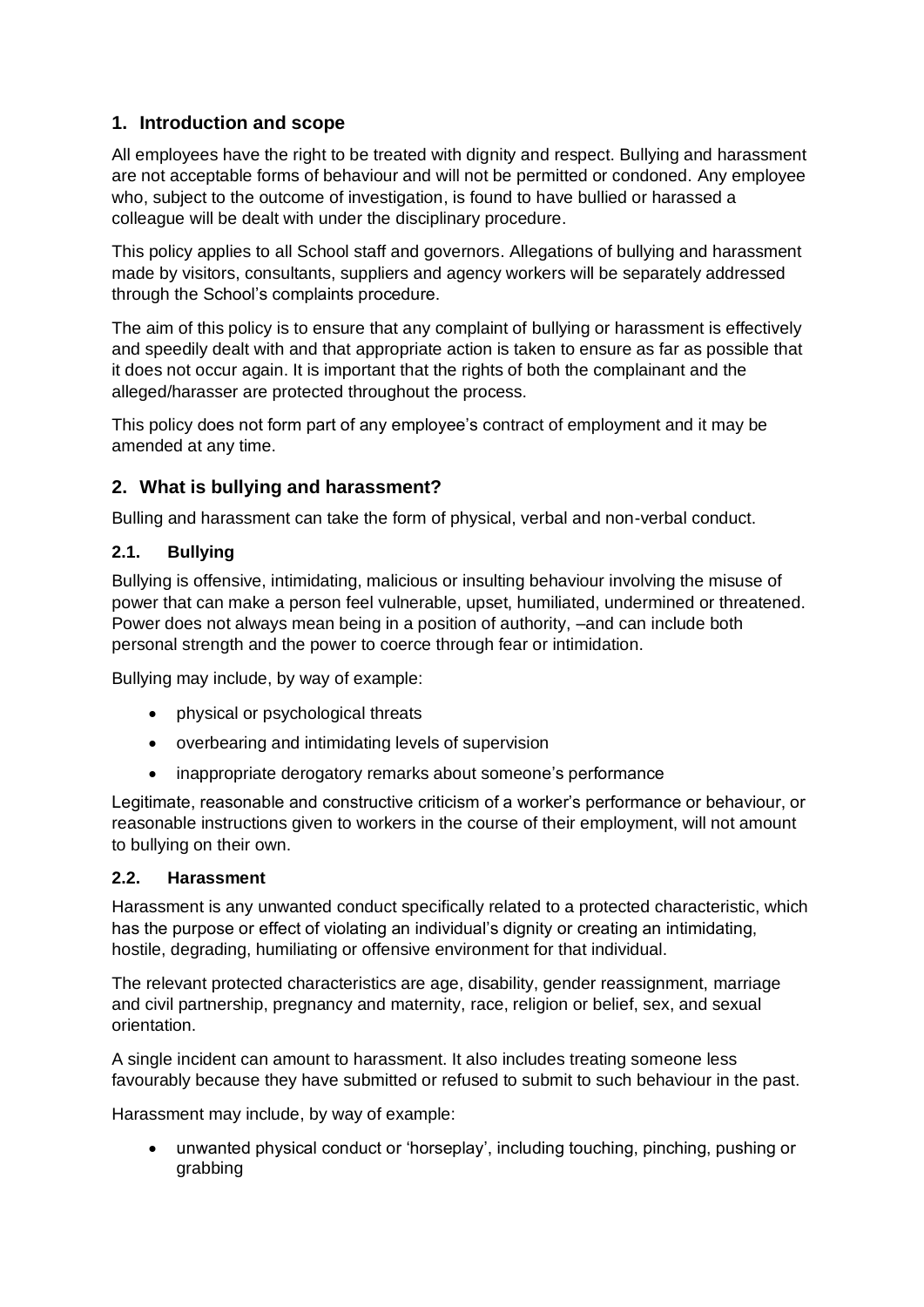- continued suggestions for social activity after it has been made clear that such suggestions are unwelcome
- sending or displaying material that is pornographic or that some people may find offensive (including emails, text messages, video clips and images sent by mobile phones or posted on the internet)
- unwelcome sexual advances or suggestive behaviour (which the harasser may perceive as harmless)
- racist, sexist, homophobic or ageist jokes, or derogatory or stereotypical remarks about particular ethnic or religious groups or gender
- outing or threatening to out someone as gay or lesbian
- offensive emails, text messages or social media content
- mocking, mimicking or belittling a person's disability

A person may be harassed even if they were not the intended 'target'. For example, a person may be harassed by racist jokes about a different ethnic group if the jokes create an offensive environment.

# <span id="page-3-0"></span>**3. Victimisation**

Employees who make complaints or who participate in good faith in any investigation must not suffer any form of retaliation or victimisation as a result. Anyone found to have retaliated or victimised someone in this way may be subject to disciplinary action.

# <span id="page-3-1"></span>**4. False or malicious complaints**

All complaints of bullying and harassment will be taken seriously. Evidence of false or malicious complaints however, may result in formal disciplinary action being taken against the employee(s) concerned.

## <span id="page-3-2"></span>**5. Mediation**

Depending on the nature of the complaint, it may be appropriate to explore the use of mediation. Mediation focuses on a person-centred, compassionate and values-based response that can help schools deal with complex conflict in a meaningful and sustainable way and build positive, respectful workplace cultures where people can go to work without fear. This will involve the appointment of suitably qualified and impartial mediator. Mediation services are available via Herts for Learning.

# <span id="page-3-3"></span>**6. The Procedure**

## <span id="page-3-4"></span>**6.1. Stage 1: the informal stage**

Employees who believe they are being bullied or harassed should first consider whether they feel able to raise their concerns informally with the person(s) involved. If necessary, the employee may request the involvement of the appropriate Line manager who can provide confidential advice and assistance in resolving the issue(s) informally. If the complaint is about the line manager, they should speak to a more senior manager.

This allows for concerns to be resolved quickly and for working relationships to move forward positively.

The employee should explain clearly to the other person that their behaviour is not welcome or makes them uncomfortable. If the employee finds this too difficult or embarrassing, they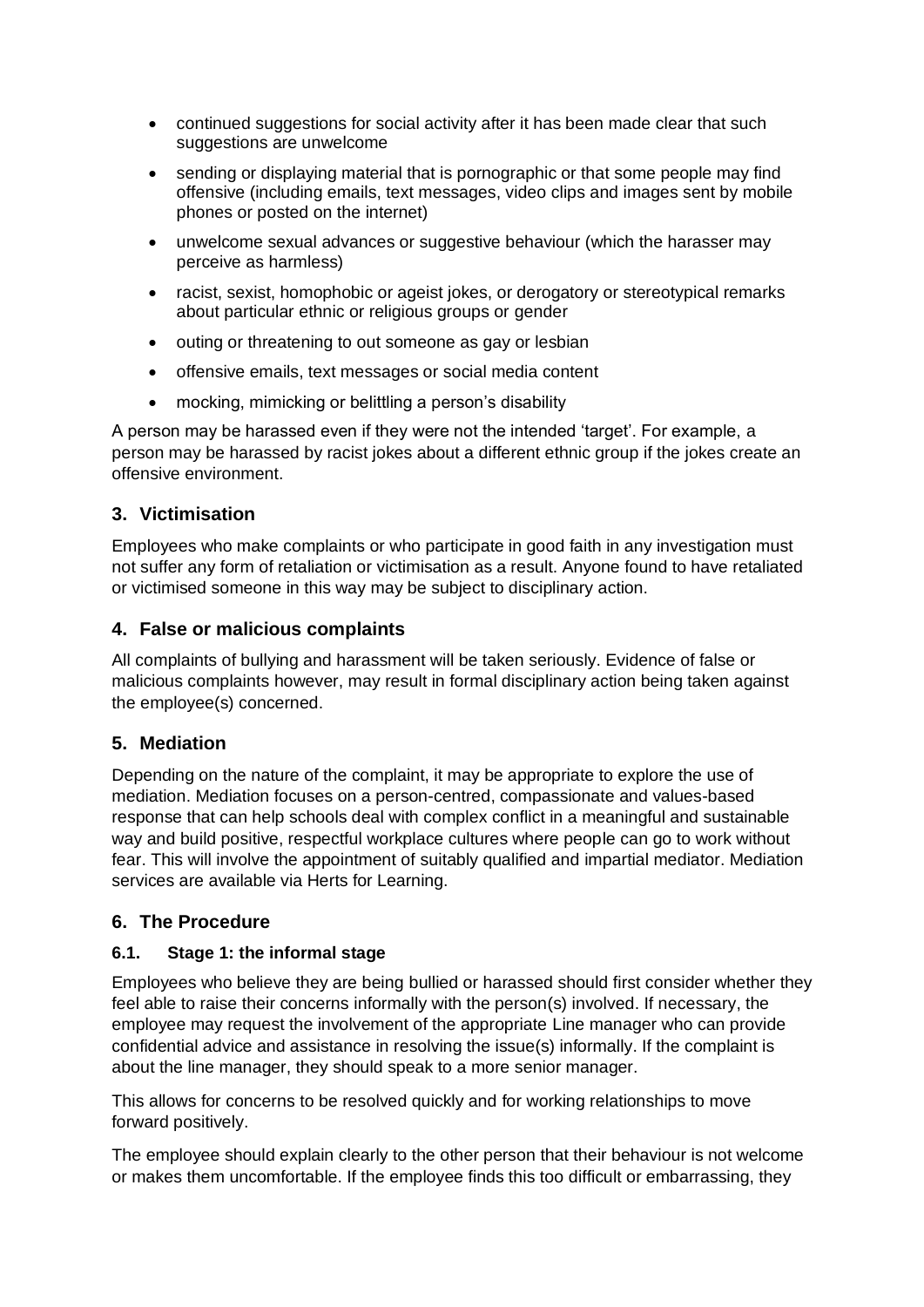should speak to their line manager or Headteacher who can provide confidential advice and assistance in resolving the issue informally.

# <span id="page-4-0"></span>**6.2. Stage 2: the formal stage**

Where an employee is unable to resolve a complaint informally or the nature of the concerning conduct continues, the employee should submit a written statement (see Appendix 1).

The written statement should be made to the employee's line manager or a more senior manager, where the complaint is about the line manager. Where the complaint is about the Headteacher, the complaint should be raised with the Chair of Governors.

The written statement should clearly state the nature of the concern and provide as much detail as possible, including the details of any steps taken at the informal stage. Where the informal stage has not happened, the complainant should clearly explain why they did not feel able to go through the informal stage. The statement may also outline any possible outcomes the complainant feels may alleviate their concerns/ allegations. A complainant will not be discouraged from using the formal process where that is their preferred option.

Allegations concerning issues that are more than three months old will not usually be considered unless related to a current issue or there are exceptional circumstances.

# <span id="page-4-1"></span>**6.2.1. Separation and suspension of employees**

On receipt of a written complaint consideration will be given to suspending the alleged bully/harasser or making other temporary changes to working arrangements pending the outcome of the investigation if circumstances require.

The School will consider reasonable alternatives to suspension where they exist however, there may be instances where suspension with pay is necessary whilst investigations are carried out.

## <span id="page-4-2"></span>**6.2.2. Formal meeting**

The manager or the person dealing with the complaint will arrange a meeting, without unreasonable delay, to discuss the complaint with the employee.

The purpose of the meeting is for the employee to explain the nature of the concerning conduct and how it may be resolved. Consideration should be given to adjourning the meeting for any investigation that may be necessary. A decision will be reached as soon as reasonably practicable and the employee will be informed of the outcome in writing.

## <span id="page-4-3"></span>**6.2.3. Right to be accompanied**

Both parties have the right to be accompanied at any meetings within the formal stage of the procedure, by a work colleague or an accredited professional association/trade union representative.

It is important that all parties have advance access to any written statement or evidence to be referred to at the meeting. This should be in sufficient time to enable full consideration of the material.

## <span id="page-4-4"></span>**6.2.4. Investigation**

The manager or person dealing with the complaint will make necessary steps to investigate appropriately. The timing and nature of any investigation will differ dependent on the content of the complaint. It is at the discretion of the manager to decide what is appropriate in each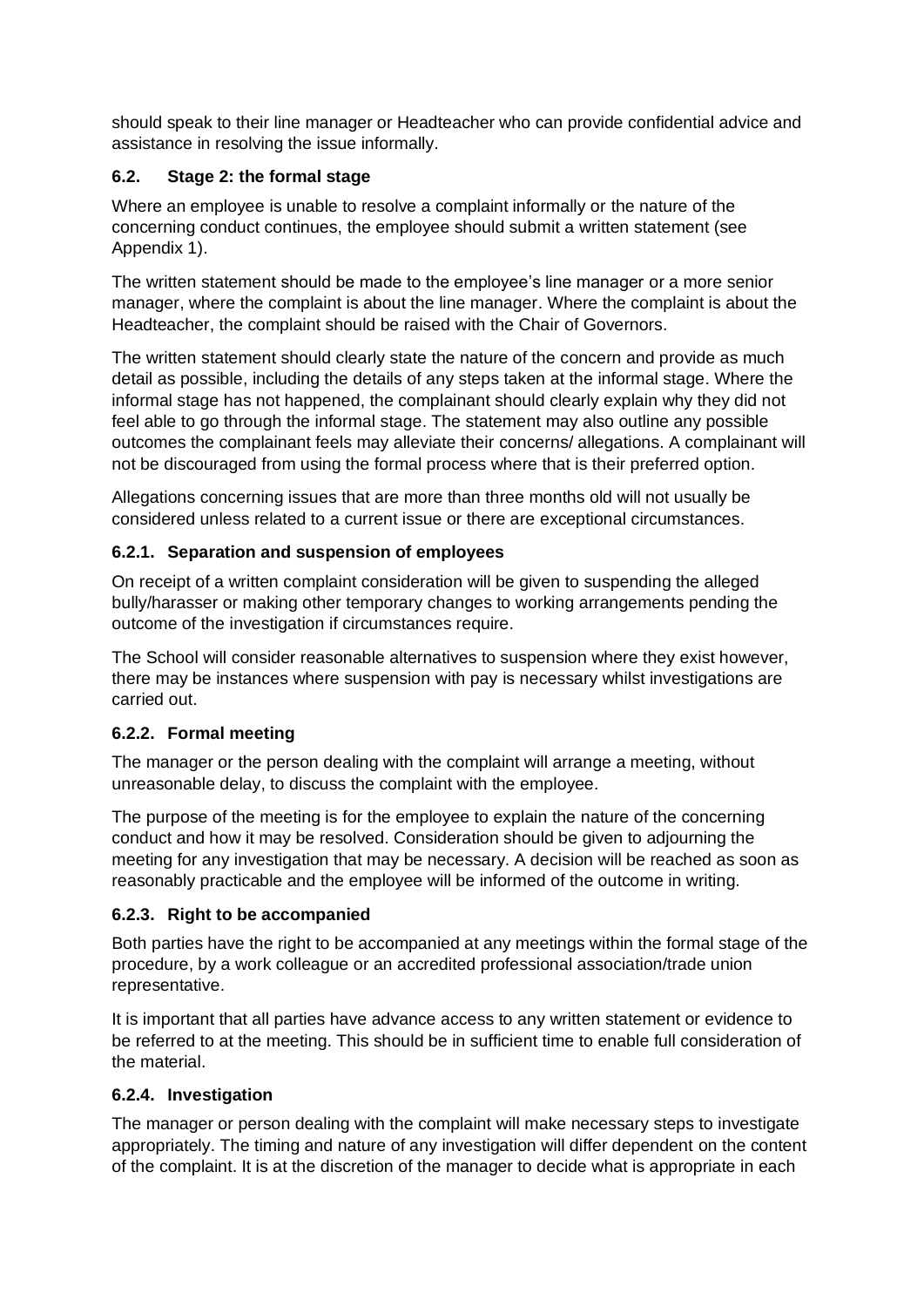case. Where the investigation takes longer than specified at the formal meeting, the manager will keep the employee informed.

The investigation will be to establish the facts and whether, on the balance of probabilities, the allegations have foundation.

#### <span id="page-5-0"></span>**6.2.5. Outcome**

The manager or the person dealing with the complaint will inform the alleged bully/harasser and the complainant of the outcome of the investigation, without unreasonable delay. The manager or the person dealing with the complaint will decide whether or not it is appropriate to instigate disciplinary action and should refer to the School's disciplinary policy.

#### <span id="page-5-1"></span>**6.3. Stage 3: the appeal stage**

Employees have the right of appeal against the outcome of their complaint. At the discretion of the School the appeal may be a complete re-hearing of the matter or it may be a review of the fairness of the original decision in the light of the procedure that was followed and any new information that may have come to light.

New evidence will only be considered if relevant and there is a good reason why this had not been included as part of the original formal meeting.

Any employee who wishes to appeal the outcome of their complaint should do so in writing within seven calendar days of receipt of the outcome letter to the person named in the letter, stating clearly the grounds for appeal.

Wherever possible the appeal will be heard by an appropriate individual, or panel of individuals, who have had no prior involvement in the process.

The appeal hearing will take place without unreasonable delay.

The decision of the appeal hearing will be final. It will be confirmed to the employee in writing with seven calendar days or as soon as reasonably practical.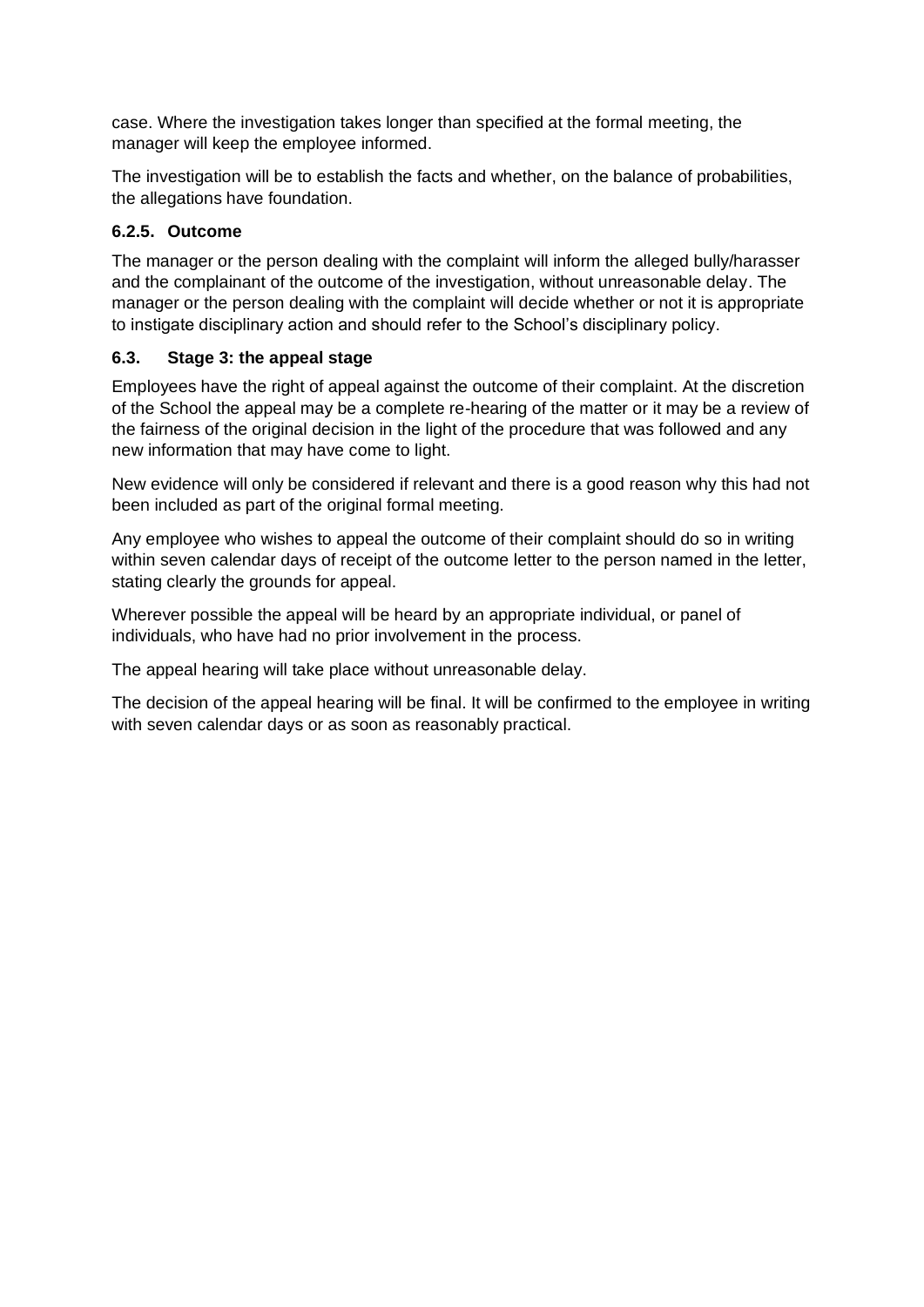# <span id="page-6-0"></span>**Appendix 1 – Employee's notice of Bullying and Harassment complaint**

This form should be used to submit a bullying or harassment complaint in accordance with the formal bullying and harassment policy.

You are encouraged to clearly state the nature of the complaint and provide as much detail as possible, including the outcomes you are seeking and additional information to substantiate your complaint.

#### **Section 1 – Personal Details**

| Name: |  | Role: |  |
|-------|--|-------|--|
|-------|--|-------|--|

#### **Section 2 – Details of the alleged incident and person(s) alleged of bullying/harassment**

| Name(s):       | Role(s):  |  |
|----------------|-----------|--|
| Date and time: | Location: |  |

| Please circle how you perceive this behaviour or incident. | <b>Bullying</b> | Harassment |
|------------------------------------------------------------|-----------------|------------|
|------------------------------------------------------------|-----------------|------------|

What happened?

*Please give full details and specific examples of behaviour. Continue on a separate sheet if required.* 

What impact has this conduct had on you?